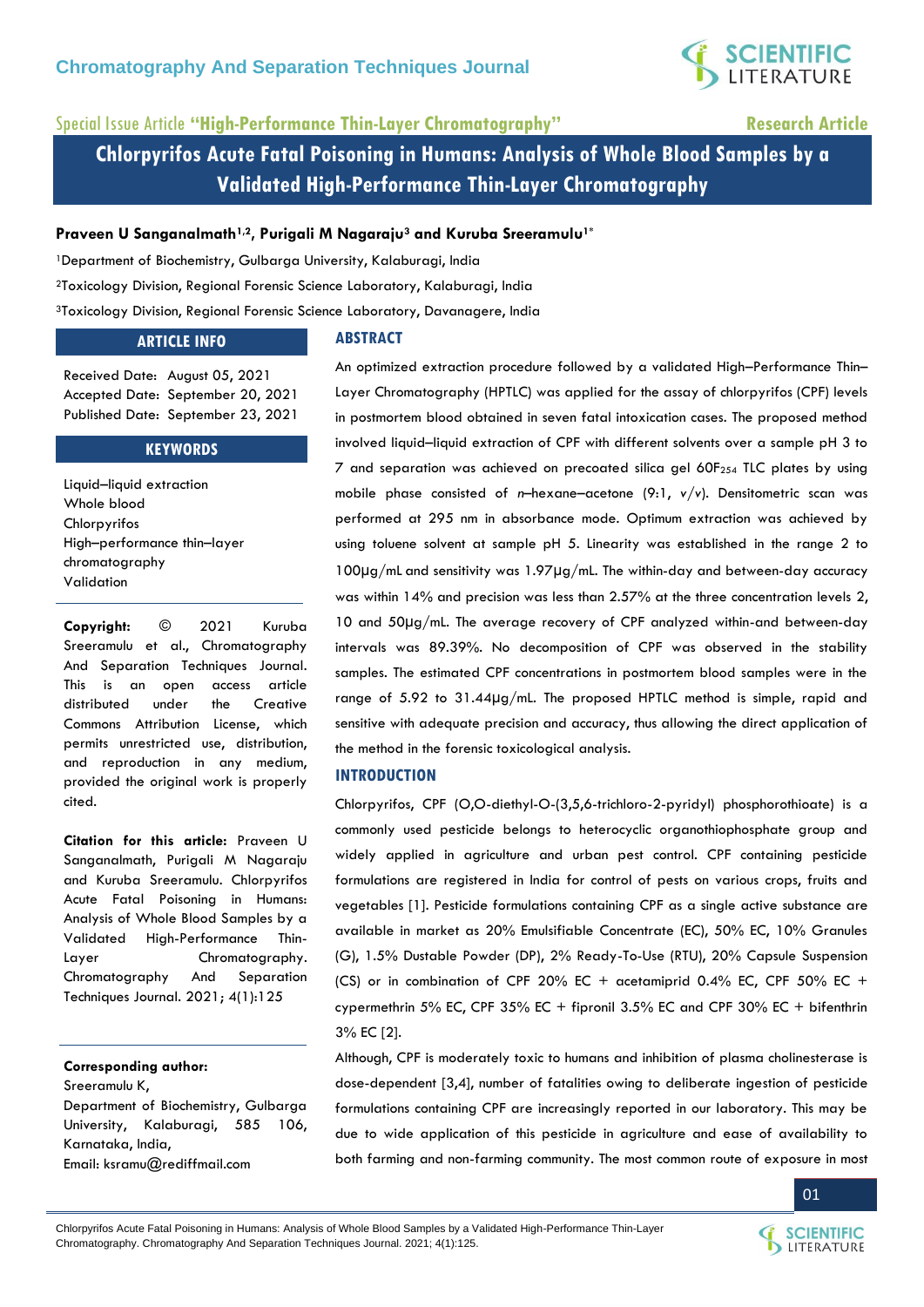# **SCIENTIFIC**<br>LITERATURE

of the reported suicidal deaths is ingestion of commercial formulations containing CPF. Following high dose oral exposure to CPF, as normally expected in suicidal/accidental exposures, rapid absorption and distribution to the brain was observed [5]. CPF is mainly metabolized through oxidative desulfuration to CPF-oxon (O, O-diethyl-O [3,5,6, trichloro-2-pyridinyl] phosphate), the principal toxic metabolite which is primarily responsible for inhibition of cholinesterases [4-8]. However, the oxygen analogue is a highly electrophilic intermediate and hydrolyzed rapidly to nontoxic enolic metabolite 3,5,6, trichloro-2-pyridinol (TCP) by A-esterases such as paraoxonase in the liver and plasma [4-8]. By incubating various amounts of CPF and CPF-oxon in rat and human blood, it was determined that the concentration of CPF remained constant up to 180 min while the oxon rapidly hydrolyzed (t<sub>1/2</sub> rat blood  $\approx$  10 s, t<sub>1/2</sub> human blood  $\approx$  55s) [6]. After oral exposure, only CPF and CPF-oxon are detectable in blood, but initial clearance of CPF from blood is very rapid [5]. Due to extensive binding of CPF to plasma proteins and distribution in poorly perfused adipose tissue, some fraction of CPF may have slower elimination rate [8,9]. In both occupational and non-occupational exposure to CPF, TCP is a nonspecific biomarker because TCP also is a metabolite of CPF-methyl [8]. Moreover, sensitive analytical methods are required to quantify these metabolites in biological fluids [10].

A few cases of acute fatal poisoning due to the inhalation or ingestion of CPF have been reported by the authors [11-14]. Very few studies have attempted to measure CPF in blood. Literature survey revealed that Gas Chromatography (GC) and High–Performance Liquid Chromatography (HPLC)/Liquid Chromatography (LC) with different detectors are the most widely used methods for the determination of CPF from blood/whole blood [6,7,9-12,15-18]. GC requires extensive sample cleanup procedure for samples with high lipid content to remove fats and oils [19]. The cleanup requirements are much simpler when using GC–Mass Spectrometer (MS), but pre–derivatization steps are still needed [20,21]. Sample manipulations needed in all methods based on GC–MS make the analytical process less robust and time-consuming [20]. GC–MS analysis of acetonitrile extracts seem to be more troublesome due to the degradation of the GC column phase by the polar solvent and the poor focusing of chromatographic

peaks due to high acetonitrile polarity [22]. HPLC methods are time-consuming and involve large quantities of solvents whose decantation is another issue of biosafety in the open environment. Liquid chromatography with tandem mass spectrometry (LC–MS/MS) represents a suitable methodology to overcome these limitations. Nevertheless, eliminating matrix interferences in LC–MS is important for accurate quantitative analysis [23]. LC–MS methods require costly instrumentation and qualified technicians and are not widely available in any laboratory [24]. In many problems LC and Thin–Layer Chromatography (TLC) is based on the same concept of separation; they differ only in how their mobile phase is moved (pressure/capillary action) and in how their stationary phase is configured (column/thin layer). While the chromatographic component is rigidly attached to the detector in LC, TLC is carried out in a chamber that is independent of the detector. For this purpose, TLC is more versatile for rapidly evolving problems of chromatographic separation and the development of new separations, usually a TLC–ultraviolet (UV) densitometer is not reliant on the separation systems used [25].

In most of the pesticides related postmortem toxicological cases, especially in deliberate self poisoning with immediate deaths, a high concentration of the causative agent can normally be expected in blood, even though there is rapid metabolism of most of the organophosphorus pesticides (OPPs) in the initial stage [26]. Moreover, in many judicial courts, the identification and confirmation of parent pesticide must be proven rather than their metabolites [27]. In most of the postmortem toxicological situations whole blood will be forwarded to forensic science laboratories to rule out or to confirm the presence of possible intoxicant, because from such samples serum/plasma cannot be obtained. Analysis of whole blood provides many advantages over urine or other biological fluids as elaborated by many of the authors [9,10,15,16,26,28].

Literature survey revealed very few CPF poisoning cases published in which analytical findings are included and further the use of High–Performance Thin–Layer Chromatography (HPTLC) for the assay of CPF in blood is very scant. Modern thin-layer chromatography HPTLC is an instrumental technique that is comparable by its accuracy and precision with both GC and HPLC. Additionally, HPTLC has several preferences over

02

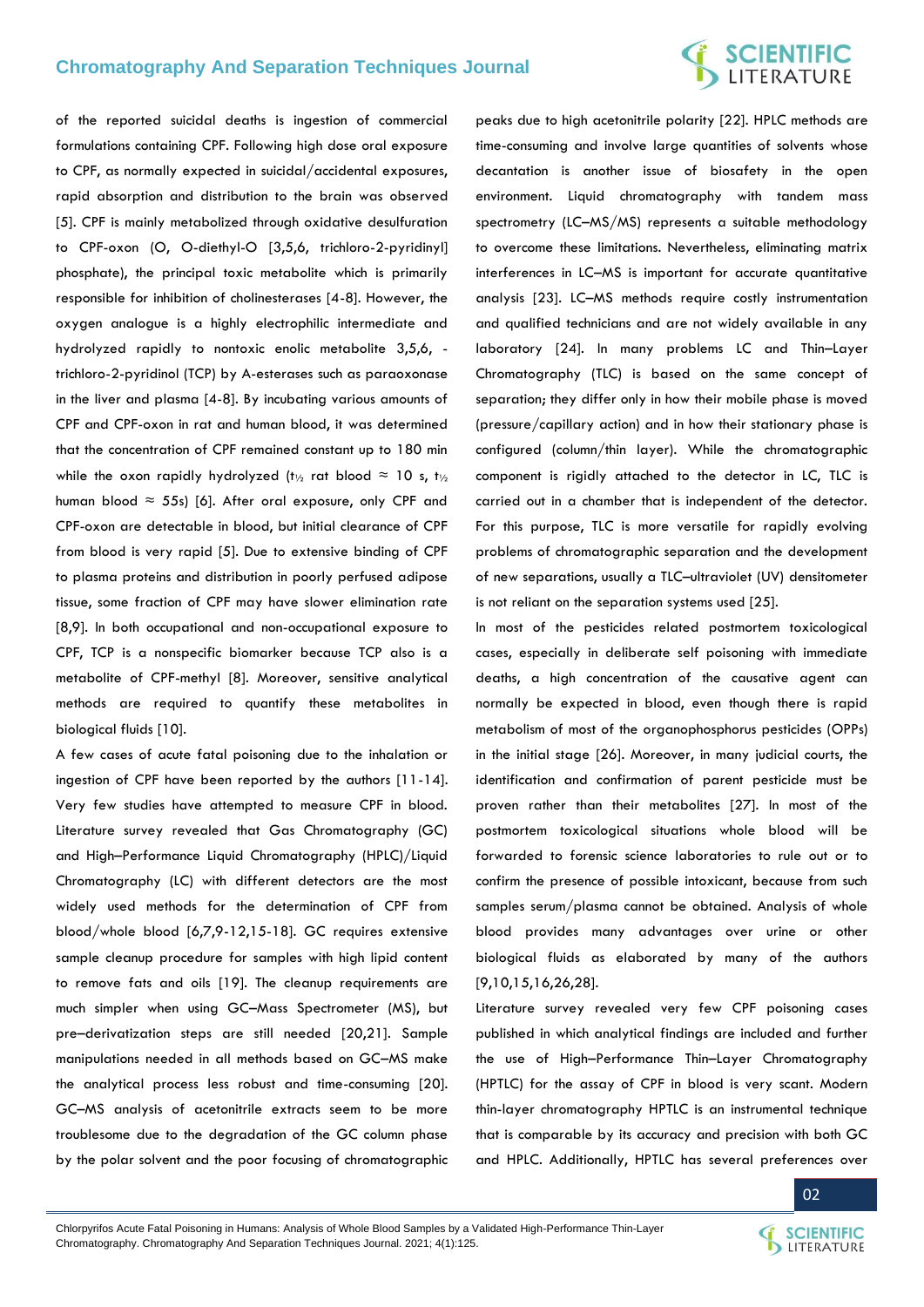# **SCIENTIFIC**<br>LITERATURE

HPLC and other techniques [29-33]. Some of the advantages include: concurrent sample and standard processing leading to better analytical precision and accuracy and less internal standard requirement; low sensitivity to impurities; no interference from previous analysis is possible since fresh stationary phases are used for each analysis; the convenience of specific derivatization and multiple detection possibilities without repeating the chromatography; mobile phase consumption per sample is extremely low; instrumentation is simple, relatively inexpensive and easy to handle; many samples on the same plate can be separated in parallel, resulting in a high throughput and rapid low cost analysis; most of the time, little or no cleanup is necessary; the cost of quantitative analysis is only 35% of the cost of HPLC analysis; and no prior treatment for solvents like filtration and degassing. In this paper, a HPTLC method for the determination CPF in human whole blood was developed, validated, and applied to evaluate the fatal levels of CPF in seven fatal cases of poisoning.

### **EXPERIMENTAL**

#### **Standard solutions, materials and chemicals**

CPF was obtained from Sigma-Aldrich (St. Louis, MO, USA). CPF was dissolved in methanol to obtain standard stock solution of  $1 \text{mg/ml}$  and stored at  $4 \text{°C}$  until use. Working solutions were prepared by appropriate dilutions of the stock solution for obtaining neat chromatograms. Aluminum foil TLC plates coated with silica gel 60 F<sub>254</sub> (10 cm  $\times$  20 cm) were obtained from Merck (Darmstadt, Germany). All the chemicals and solvents used in this study were of analytical-grade purity (Merck). Human whole blood was acquired from autopsied corpses at the Raichur Institute of Medical Sciences, Karnataka (India). It was stored in a freezer at -20°C for further use. Blood was analyzed prior to use to ensure no interferences were present.

#### **High-performance thin-layer chromatography**

The instrument consisted of a CAMAG HPTLC system (Muttenz, Switzerland) equipped with Linomat 5 sample applicator with 100µL syringe and TLC Scanner 3. Instrument control, data acquisition and processing were performed using win CATS 1.4.2 software. The samples were applied on TLC plates as 6 mm bands, 15 mm apart, 22 mm from the edges, and 10 mm from the bottoms of the plates. The sample application volume

was 10µL/spot. The mobile phase consisted of *n*-hexaneacetone (9+1, *v/v*) was used as described in our earlier paper [33]. Plates were developed to 8 cm from the lower edge of the plate. After development, mobile phase components were evaporated using air-dryer. *In situ* densitometric scan of the separated bands was performed at 295 nm under the following settings: absorption mode in the UV region; slit dimension of 4.00 mm  $\times$  0.45 mm; scanning speed of 20 mm/s, data resolution 100µm/step; and deuterium (D2) light source was used. Spectrum scan was done in absorption mode in the UV region 200-400 nm using  $D_2$  lamp, slit dimension of 4.00  $\times$ 0.45 mm, spectrum scan speed of 20nm/s and data resolution was set to 1 nm/step. Peak areas were recorded for all the separated bands.

#### **Sample preparation**

Postmortem blood, blood calibrators, and control blood samples (one milliliter each) were processed in a 15mL screw– capped polypropylene tube as follows. To each specimen, 5mL of acetonitrile was added and vortex-mixed for 2 min. 1mL of phthalate buffer solution pH 5 and 5mL of extraction solvent toluene were added to this mixture, and the solutions were again vortex-mixed for 2 min. After centrifugation at 4000 rpm for 10 min, the organic layer was evaporated to dryness under vacuum using sample concentrator and the resulted residue was reconstituted with 0.5mL of methanol.

#### **Validation parameters**

The method is validated as per the FDA guidelines for bioanalytical method validation in terms of selectivity, linearity (calibration curve), sensitivity (lower limit of quantification), accuracy, precision (within-day and between-day repeatability), recovery, reproducibility, carry-over and stability [34]. These parameters are discussed in results and discussion.

#### **RESULTS AND DISCUSSION**

#### **Liquid–liquid extraction**

Liquid–Liquid Extraction (LLE) is among the most used and useful methods in the preparation of biological samples. This is due to a variety of features like simplicity, rapid method development, and reasonable selectivity. One point to consider is that unlike solid–phase systems, LLE systems are more likely to give consistent results year after years, since there is typically less variability in batch to batch with solvents [35,36].

03

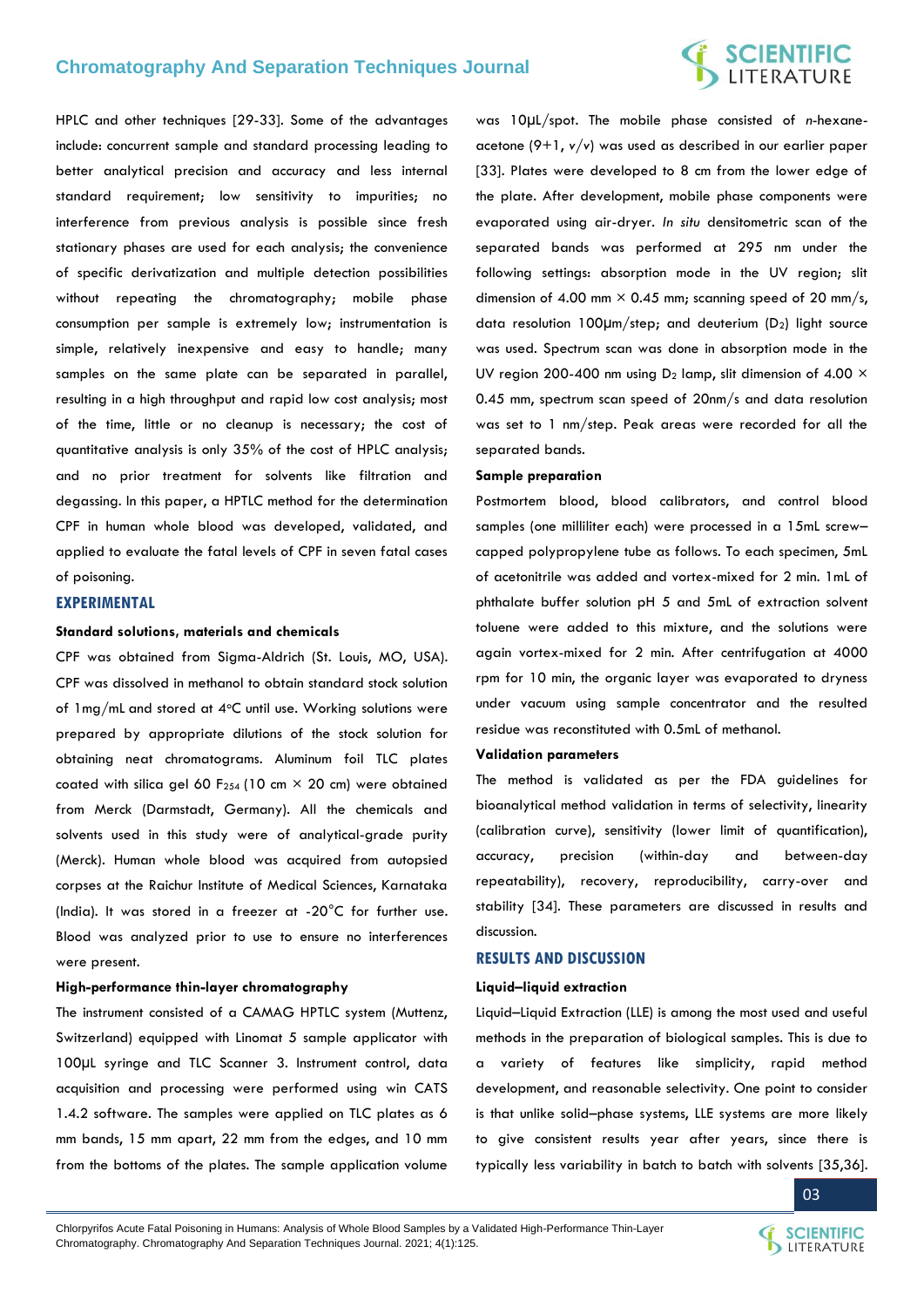

Rosario García–Repetto reported that the most used methods for extraction of pesticides from human samples still are LLE, solid–phase extraction and solid–phase microextraction. The published papers in the last 10 years revealed several examples of LLE procedures applied in cases of lethal poisoning by pesticides in forensic science laboratories [37]. Several methods for extracting pesticides from body fluids which generally involve the use of LLE with water-immiscible organic solvents and wide ranges of pH starting from pH 3.0 to pH 7 were employed and variable extraction yields were reported. This convinced us to develop an extraction method.

Extraction parameters such as extraction solvent and sample pH were optimized using 1mL of spiked whole blood samples at a concentration of 10µg and 50µg of CPF. Six organic solvents dichloromethane (DCM), diethyl ether, ethyl acetate, hexane, *tert*-butyl methyl ether (TBME) and toluene were assessed based on preliminary studies to obtain maximum extraction yield of CPF. In addition, extraction procedure involving protein precipitation with 5mL of acetonitrile (ACN), followed by centrifugation, aspiration and evaporation, was also tested. OPPs are generally more stable in acidic pH ranging from 3 to 6 and are decomposed in alkaline media [38]. The change in the pH value of aqueous phase will change the ionization form of certain analytes and there it will affect their water solubility and extractability. Therefore, the effect of sample pH on the extraction yield of CPF was assessed in the pH range 3 to 7. In each solvent and at each pH, experiments were performed in triplicate.

The results indicated that the LLE procedure using toluene as extraction solvent yielded better extraction yield with an average recovery of 87.8% and the Relative Standard Deviation (RSD) was lower than 1.27% at both the concentrations. The use of toluene as the extraction solvent provided excellent extraction efficiency and sharp chromatography peak. Protein precipitation by ACN resulted in drastic decrease in endogenous substances, and the efficiency of extraction was further improved by the addition of toluene as extraction solvent. Extraction efficiency decreased in the order of ethyl acetate, ACN, TBME, DCM, diethyl ether, and hexane. Recovery of CPF in different solvents ranged from 40.88% to 87.80%. The obtained recovery in each solvent is presented in Table 1. Hence, toluene extraction procedure was adopted for further studies.

| Table 1: Extraction recovery of chlorpyrifos in different solvents. |                       |            |                       |                       |       |  |  |  |  |
|---------------------------------------------------------------------|-----------------------|------------|-----------------------|-----------------------|-------|--|--|--|--|
| <b>Extraction</b>                                                   | 10 $\mu$ g/mL (n = 3) |            | 50 $\mu$ g/mL (n = 3) | Average<br>Recovery % |       |  |  |  |  |
| solvent                                                             | Recovery              | <b>RSD</b> | Recovery              | <b>RSD</b>            |       |  |  |  |  |
|                                                                     | [%]                   | [%]        | [%]                   | [%]                   |       |  |  |  |  |
| Acetonitrile                                                        | 78.68                 | 0.94       | 83.68                 | 1.35                  | 81.18 |  |  |  |  |
| Dichloromethane                                                     | 62.10                 | 1.19       | 62.64                 | 1.80                  | 62.37 |  |  |  |  |
| Diethyl ether                                                       | 59.32                 | 1.25       | 60.67                 | 1.86                  | 60.00 |  |  |  |  |
| Ethyl acetate                                                       | 80.60                 | 0.92       | 84.07                 | 1.34                  | 82.34 |  |  |  |  |
| Hexane                                                              | 39.62                 | 1.87       | 42.13                 | 2.68                  | 40.88 |  |  |  |  |
| tert-butyl methyl<br>ether                                          | 78.82                 | 0.94       | 80.43                 | 0.86                  | 79.63 |  |  |  |  |
| Toluene                                                             | 86.71                 | 0.85       | 88.88                 | 1.27                  | 87.80 |  |  |  |  |



Figure 1: Extraction yield obtained for chlorpyrifos at different pH using toluene as extraction solvent at 10 and 50µg/mL.

The effect of sample pH on the extraction yield of CPF was studied at different pH ranging from pH 3 to 7 using the toluene extraction procedure. From the comparison presented in Figure 1, it is evident that recovery of CPF from whole blood is maximum at pH 5 with an average analytical recovery of 91.47% and the RSD was less than 1.20% at both the concentrations. Extraction efficiency decreased in the order of pH 5, pH 7, pH 4, pH 3 and pH 6. Recovery of CPF at different pH ranged from 81.58% to 91.47%. The significant increase in extraction yield obtained at pH 5 may be attributed to enhanced suppression of ionization of CPF at this

Chlorpyrifos Acute Fatal Poisoning in Humans: Analysis of Whole Blood Samples by a Validated High-Performance Thin-Layer Chromatography. Chromatography And Separation Techniques Journal. 2021; 4(1):125.



LITERATURE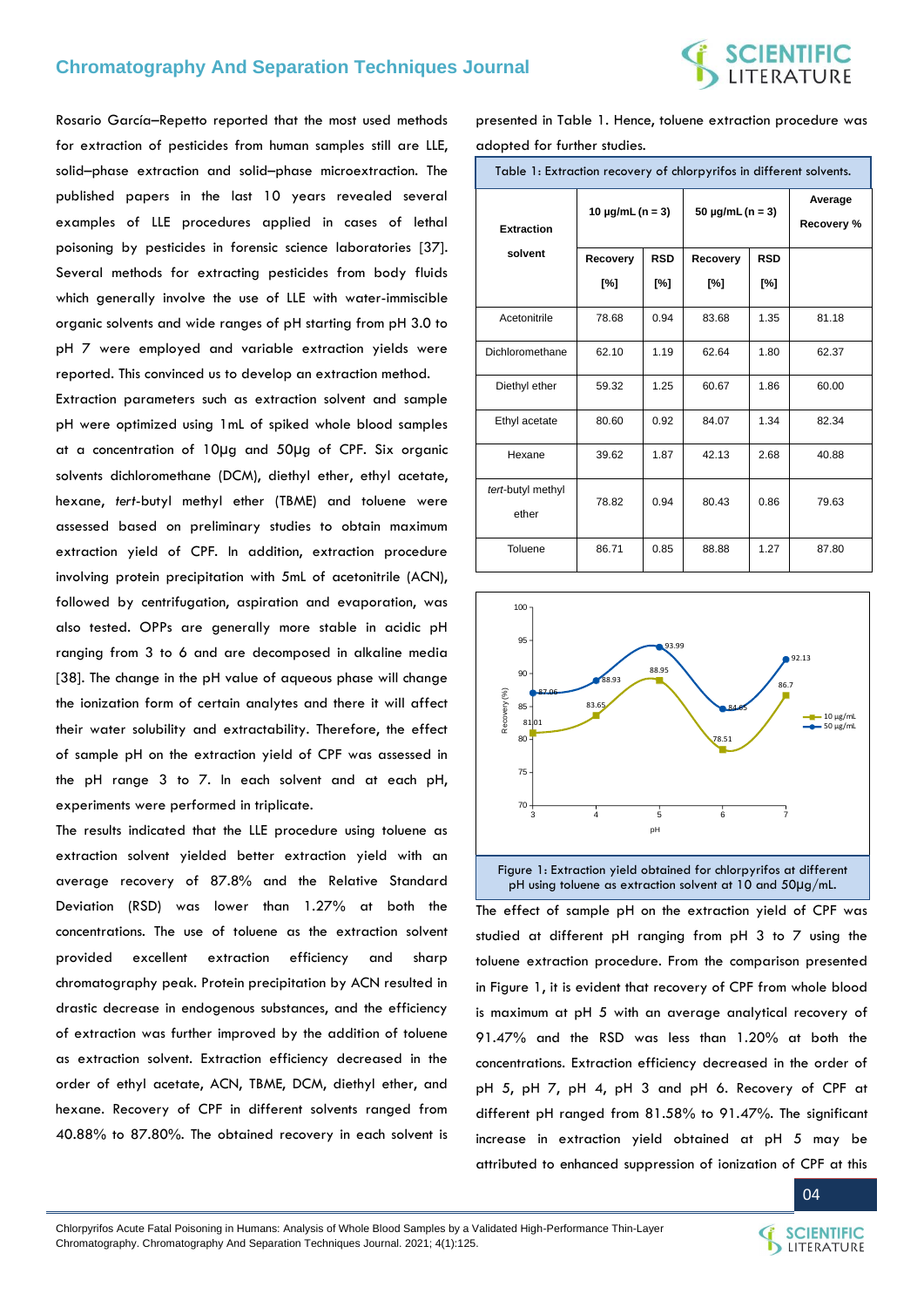pH. Hui *et al* investigated the hydrolysis of CPF in buffered aqueous media at different temperature and pH conditions. Their study on rate constants and half-life revealed that CPF was relatively stable in acidic medium, and the rate of degradation increased as the pH increased [39]. Similar observations were also reported by another study in which half-life of CPF was maximum at pH 4.7 (63 days) followed by pH 6.9 (35 days) and pH 8.1 (23 days) indicating the increased hydrolysis of CPF in alkaline medium [40]. Majority of the blood samples received in our laboratory have pH in the range of 5 to 7, which suggest that the blood pH favored the chemical stability of CPF as indicated by the obtained recovery yield of 91.47% at pH 5.







Selectivity of the method was investigated by evaluating six different blank whole blood samples and comparing the chromatograms acquired with those acquired by spiking the

samples at low analyte concentration (2µg/mL). The chromatograms obtained for blood samples using *n*-hexane– acetone  $(9:1, v/v)$  as mobile phase were simple, showing CPF (retardation factor,  $R_f = 0.74 \pm 0.01$ ) as the main components with good resolution between pesticide peak and the nearest adjacent peak (peak resolution,  $R_s \ge 1.25$ ). For such samples, a UV spectrum was obtained to ensure peak purity. The peak purity of CPF from blood samples conformed fully with that of the corresponding standards. It was thus established that no impurities or degradation products co-eluted with the CPF peak. No interferences by matrix constituents were observed at the  $R_f$  value of analyte (Figure 2). Spectrum scan of the CPF band in absorption mode in the UV region 200-400 nm indicated that the UV apex of maximum absorption was 295 nm. The obtained UV spectrum of CPF at 2µg/mL is presented in Figure 3. Thus, the measurements at  $R_f$  value 0.74 and detection wavelength 295nm offered selective detection of CPF free from interference.

The linearity of the method was established by analysis of blank blood spiked with CPF in the concentration range of 2 to 100µg/mL and each calibration level was analyzed in five replicates. The average recoveries of CPF blood calibrators ranged from 86.61% to 94.21% with an average analytical recovery of 90.1%. Accuracy expressed as bias [%] (bias [%] = (measured concentration-nominal concentration)/nominal concentration  $\times$  100) ranged from -5.79% to -13.5% and RSD was less than 2.57% at all the six calibration points. The RSD values were within the limit of acceptable variability as per the FDA guidelines for bioanalytical method validation. The recovery results of blood calibrators of CPF did not deviate more than 15% of nominal concentration including the concentration at lower calibration point. The linear regression analysis of the CPF peak area in spiked blood against CPF concentration resulted in a linear calibration curve in the range of 2-100 $\mu$ g/mL (y = 117.9x + 411.66 with  $r^2$  = 0.9989). The obtained parameters of blood calibration curve for CPF were satisfactory with correlation coefficients ( $r^2$ ) = 0.9989. The good linearity of the calibration plot and negligible scatter of experimental points are evident from the values of correlation coefficient and standard deviation of the residues (6.6%).

Sensitivity (lower limit of quantification, LLOQ) was determined by analyzing seven replicates of spiked samples at 2µg/mL.



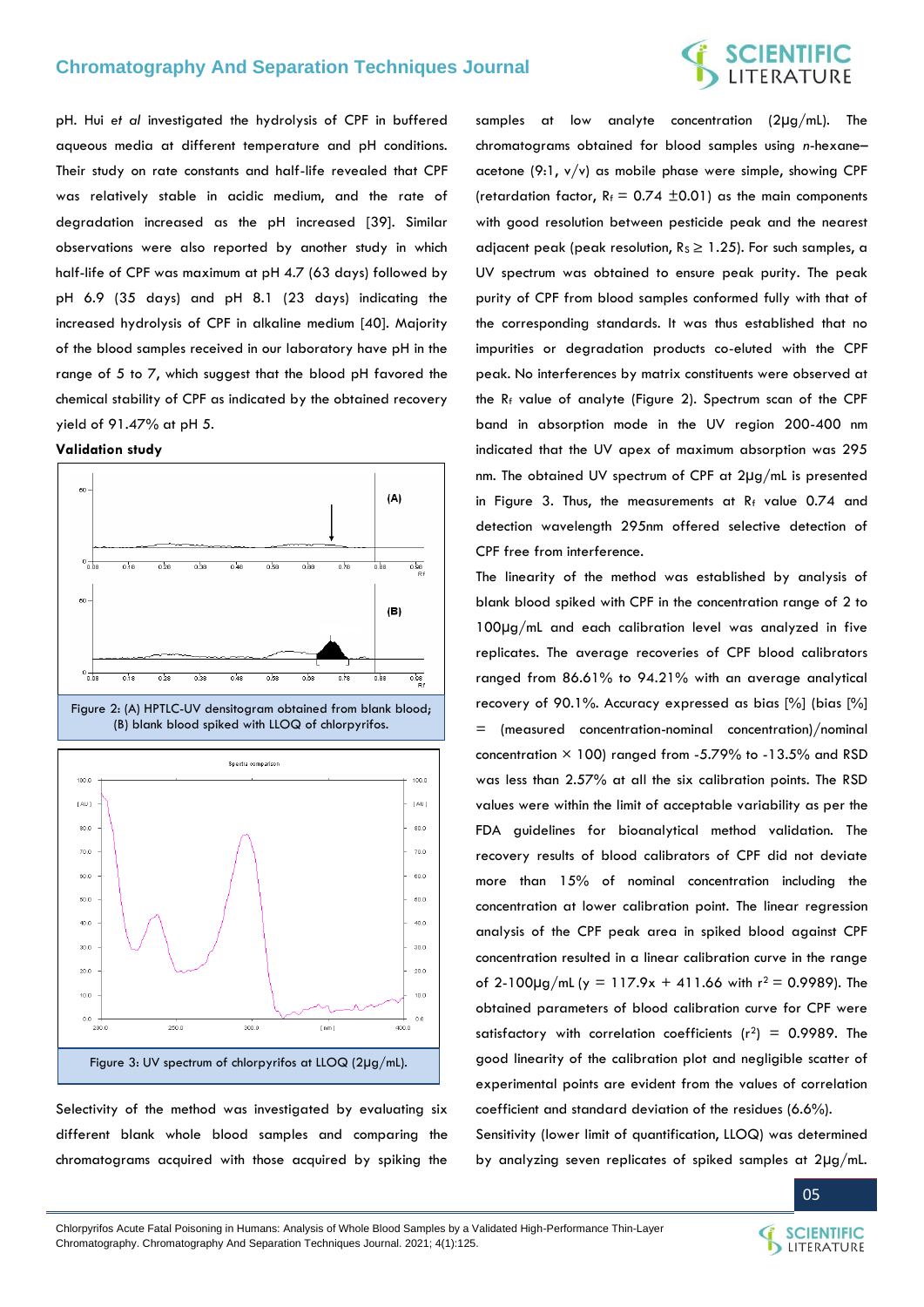# **SCIENTIFIC**<br>LITERATURE

The calculated LLOQ for CPF in blood was  $1.97 \mu g/mL$  (RSD = 0.6% and bias  $= -12.5\%$ ). The LLOQ depend upon nature of the matrix and method of analysis. The reported LLOQ in our method was considered satisfactory, taking into consideration the high pesticide concentrations expected in acute fatal intoxication cases [12,26]. As per the FDA guidelines, the analyte peak (response) should be identifiable, discrete, and reproducible, and the back-calculated concentration should have precision that does not exceed 20% of the CV and accuracy within 20% of the nominal concentration. The obtained results demonstrated that the precision (RSD [%]) and accuracy (bias [%]) values are within the limit of acceptable variability.

Accuracy was estimated by means of recovery experiments. Percentage accuracy was determined (using results from assessment of the precision) as the closeness of results for spiked samples to the nominal value of in-house standards. Percentage accuracy was reported as bias [%]. The precision of the method was determined as the repeatability of the recoveries at each fortification level, within and between days. Precision was reported as relative standard deviation (RSD = (standard deviation/mean)  $\times$  100). The within-day precision and between–day precision was carried out at five independent extractions of CPF at 2, 10 and 50µg/mL in one day and on three different days, respectively. The within–day precision in blood samples ranged from 0.80 to 2.57%, and accuracy ranged from 6.94 to 13.5%. The between–day precision ranged from 0.68 to 2.14%, and accuracy ranged from 6.9 to 14%. The within–day and between–day accuracy (% bias) was within 14% and the within–and between–day precision (RSD) was less than 2.57% at the three concentrations. Hence, the obtained results demonstrate that values were within the limit of acceptable variability for bioanalytical method validation and the method is accurate and precise. The average recovery of CPF obtained by analyzing samples within–and between–day intervals was found to be 89.39%. Validation data for precision and recovery are presented in Table 2. Percentage recovery depends on the matrix, extraction solvents, method of analysis, and the amount to be analyzed [41]. Recovery of CPF obtained in our method was acceptable, which lies within the reported values in the literature, taking into consideration the analysis of CPF from more complex matrix, the whole blood.

| Table 2: Accuracy and precision data.        |                                        |                                 |                   |                    |  |  |  |  |
|----------------------------------------------|----------------------------------------|---------------------------------|-------------------|--------------------|--|--|--|--|
| <b>Theoretical</b><br>concentration<br>µg/mL | Experimental<br>concentration<br>µg/mL | Recovery [%]<br>(mean $\pm$ sd) | <b>RSD</b><br>[%] | <b>Bias</b><br>[%] |  |  |  |  |
| Within-day $(n = 5)$                         |                                        |                                 |                   |                    |  |  |  |  |
| $\overline{2}$                               | 1.73                                   | $86.61 \pm 2.23$                | 2.57              | $-13.5$            |  |  |  |  |
| 10                                           | 8.87                                   | $88.71 \pm 0.71$                | 0.80              | $-11.3$            |  |  |  |  |
| 50                                           | 46.53                                  | $93.06 \pm 1.81$                | 1.94              | $-6.94$            |  |  |  |  |
| Between-day (n =                             |                                        |                                 |                   |                    |  |  |  |  |
| 15)                                          |                                        |                                 |                   |                    |  |  |  |  |
| $\overline{2}$                               | 1.72                                   | $86.27 \pm 1.85$                | 2.14              | $-14.0$            |  |  |  |  |
| 10                                           | 8.85                                   | $88.55 \pm 0.60$                | 0.68              | $-11.5$            |  |  |  |  |
| 50<br>46.55                                  |                                        | $93.11 \pm 1.17$                | 1.26              | $-6.9$             |  |  |  |  |
| Average                                      |                                        | 89.39                           |                   |                    |  |  |  |  |

Reproducibility of sample application on the TLC plates and UV-densitometric scan of the separated CPF band was studied at 50μg/mL. Each sample was applied on the TLC plates five times using automated sample applicator equipped with a 100μL syringe. After chromatography, the separated pesticide band was repeatedly scanned for five times and the obtained peak areas were recorded. Reproducibility of sample application and densitometric scan of CPF band was 2.21% and 0.21%, respectively. Sample carry–over was performed by using the syringe rinsed with methanol by injecting a blank blood sample after the injection of Upper Limit of Quantification (ULOQ) (100μg/mL) of the calibration curve and studying the obtained chromatogram of blank blood sample. The obtained chromatogram of blank blood sample indicated that the sample carry–over effect was not observed for CPF after the injection of ULOQ of the calibration curve.

Stability of CPF in spiked blood at two concentration 25 and 100µg/mL indicated that there was no significant decrease in the concentration of CPF in the stability samples under different storage conditions such as freeze and thaw stability for three cycles, bench-top stability at room temperature for 4 h, long-

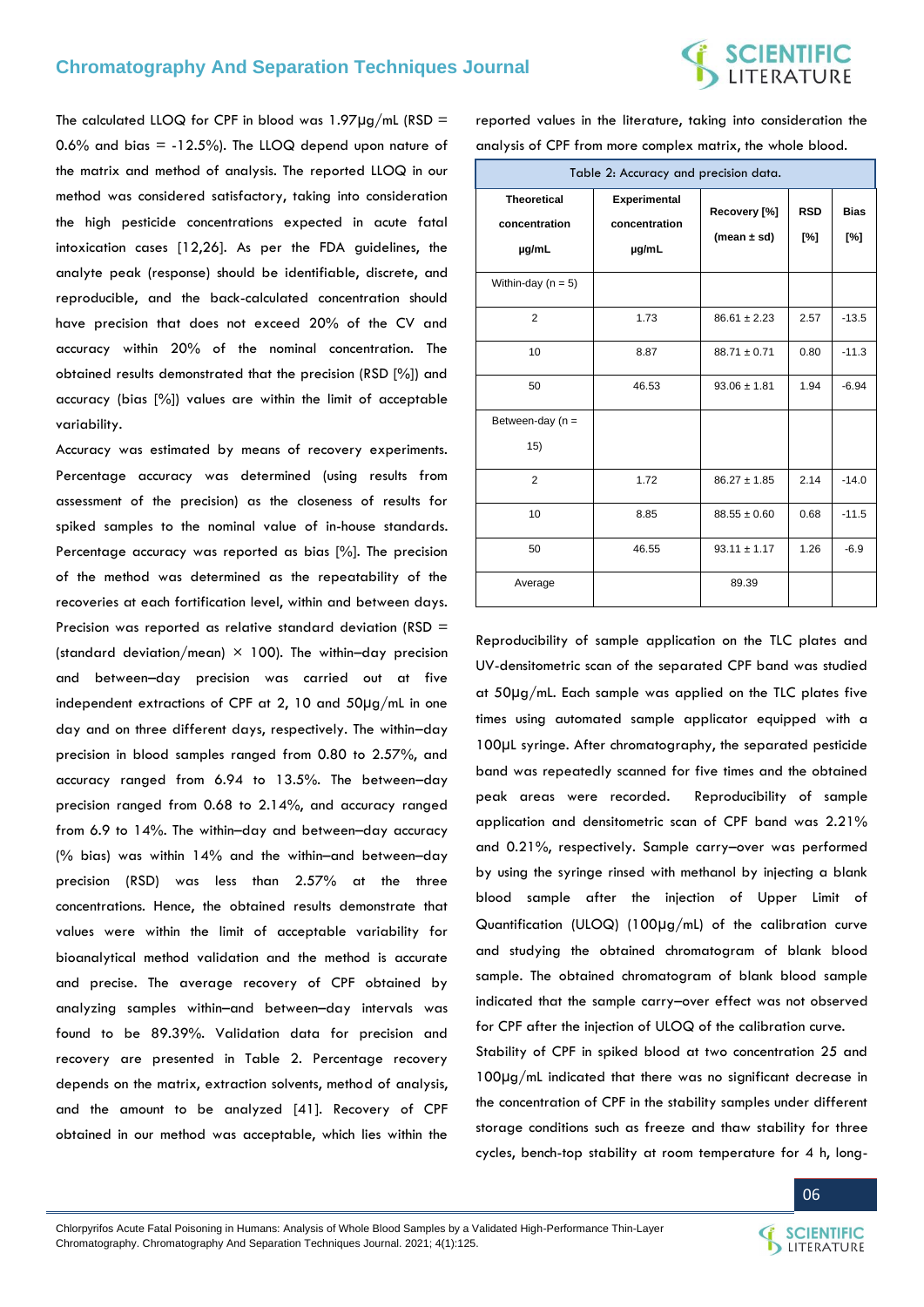# **SCIENTIFIC**<br>LITERATURE

term stability at 4°C for 1 month, and processed sample stability at room temperature for 6h. Percentage stability was expressed as accuracy (%) which is calculated as (mean response of stability sample/mean response of comparison sample)  $\times$  100. Overall, the measured concentrations of CPF under different storage conditions did not deviate more than 4.76% from the nominal concentration. Many OPPs are unstable in blood, because of their degradation by esterase activity [42,43]. But on the other hand, organophosphorothioates like CPF are stable in blood and are not metabolized by these enzymes since proteins and lipids present in the biological specimens may stabilize these compounds [43]. The results of the stability study were summarized in Table 3. The standard CPF solution was found to be stable at room temperature and at 4°C with RSD less than 3.78%. CPF was found to be stable on the TLC plates (silica gel 60 F254) at 0h and after 3h and 6h with RSD less than 1.61%.

| Table 3: Results of stability study.     |                       |            |                        |            |  |  |  |
|------------------------------------------|-----------------------|------------|------------------------|------------|--|--|--|
|                                          | $25 \mu g/mL (n = 3)$ |            | 100 $\mu$ g/mL (n = 3) |            |  |  |  |
| Stability                                | Accuracy              | <b>RSD</b> | Accuracy               | <b>RSD</b> |  |  |  |
|                                          | [%]                   | [%]        | [%]                    | [%]        |  |  |  |
| Freeze and thaw stability (3)<br>cycles) | 102.52                | 4.76       | 103.30                 | 3.03       |  |  |  |
| Bench-top stability (4 h)                | 100.12                | 0.20       | 100.07                 | 0.03       |  |  |  |
| Long-term stability (1 month)            | 105.20                | 3.42       | 101.45                 | 2.15       |  |  |  |
| Processed sample stability (6<br>h)      | 101.6                 | 0.55       | 102.00                 | 0.28       |  |  |  |

#### **Application of the method to fatal intoxication cases**

*Case 1*: A 55-year-old female was found dead in her house with a suspected homicidal poisoning by insecticide. The autopsy was conducted 8h after the occurrence of death. An unlabeled pesticide container of 1L capacity with about 1mL of pale-yellow color liquid having insecticide smell was also forwarded for chemical examination.

*Case 2*: A 34-year-old man was found dead in his house with a history of suspected homicidal poisoning. Autopsy was performed 8h after noticing the dead body.

*Case 3*: A 25-year-old female attempted suicide by consuming an unknown pesticide due to severe abdominal pain and died after 2h of treatment. The autopsy was conducted 6h after the occurrence of death.

*Case 4*: Under the influence of alcohol, a 50-year-old man ingested an unknown amount of pesticide solution and died after 7h of treatment. The autopsy was carried out 15h after the occurrence of death.

*Case 5*: A 45-year-old male farmer ingested an unknown amount of pesticide solution of Durmet® containing 50% of CPF, in a suicide attempt due to agriculture losses. He was declared dead after 4h of treatment and autopsy was conducted 10h after the occurrence of death.

*Case 6*: In a suspected case of assault and murder, a 73-year-old male was admitted to the hospital and died 6 h after treatment. The autopsy was carried out 9h after the occurrence of death. Stomach contained about 150mL of whitish liquid with kerosene like odor. A plastic cover containing about 240g of ash color powder with some black color crystals was recovered by the investigation officer from the crime scene and forwarded to our laboratory for chemical examination.

*Case 7*: A 71-year-old male was found dead in the railway platform with an unknown history. Autopsy was performed 8h after noticing the dead body.

In case 1, case 3, case 4, case 5 and case 7, postmortem blood along with other autopsy samples such as stomach and its contents, portion of liver, and portion of kidney were sent for toxicological analysis. In case 2 and case 6, excluding postmortem blood all other autopsy samples were sent. A systematic toxicological screening for pesticides in the autopsy samples was conducted using TLC, HPTLC–UV densitometry and GC–MS (GC 2010 gas chromatograph equipped with an AOC 20i autosampler and coupled to QP 2010 mass spectrometer, Shimadzu, Japan) methods following LLE. TLC followed by post chromatographic derivatization with palladium chloride reagent and bromophenol blue reagent indicated the presence of pesticides of organothiophosphate group in all the seven mentioned medico–legal cases. Presence of CPF was confirmed by HPTLC–UV scan with the library match and GC–MS Electron Ionization (EI) full scan screening. A high concentration of CPF was detected in the stomach contents, indicating the oral administration of the pesticide solution. The proposed HPTLC



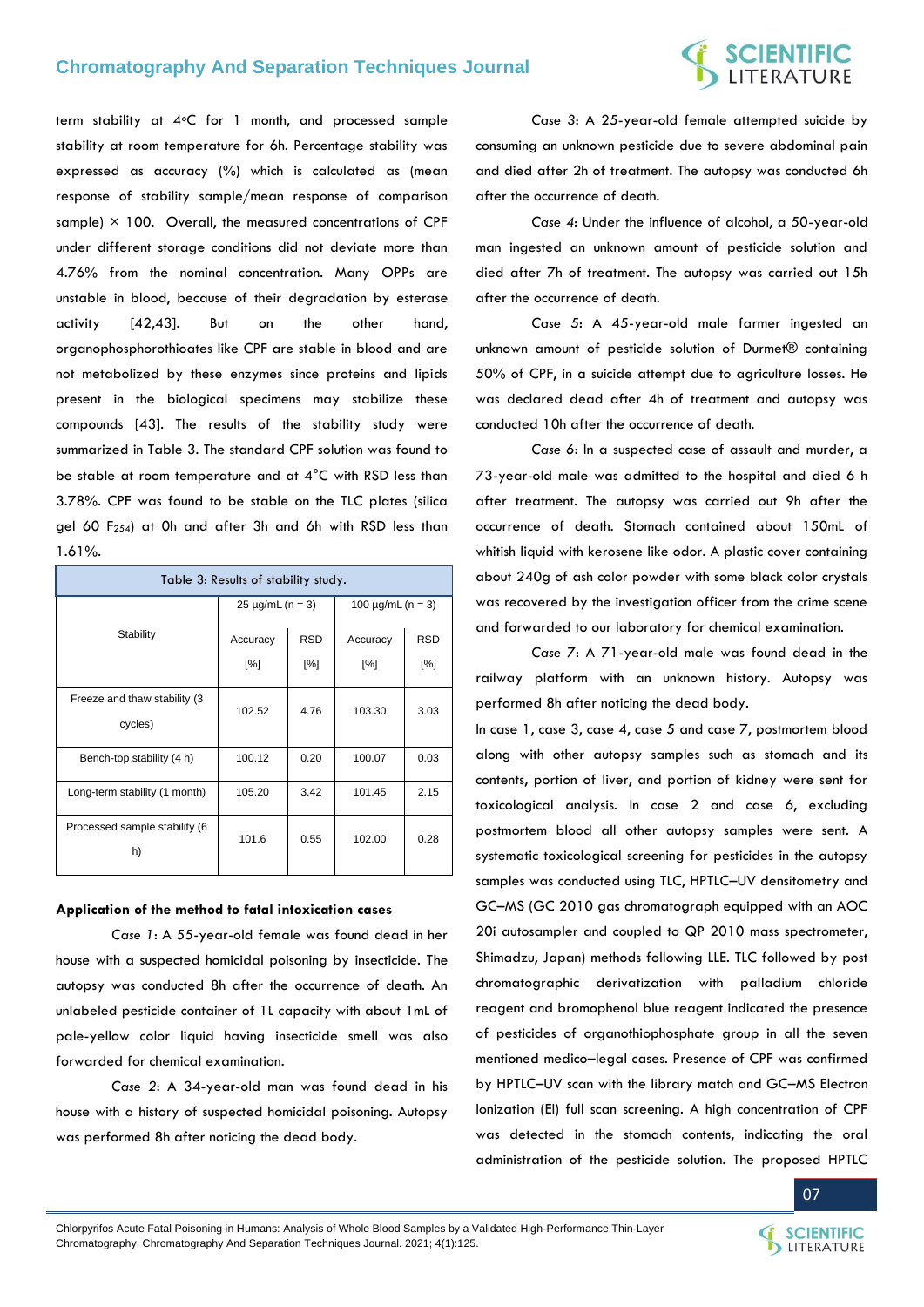# **SCIENTIFIC**<br>LITERATURE

method was used for the quantification of CPF in postmortem blood samples. The estimated concentrations were 20.07µg/mL in case 1, 18.68µg/mL in case 3, 5.92 µg/mL in case 4, 13.26 µg/mL in case 5, and 31.44 µg/mL in case 7. The representative UV densitogram, UV spectrum and library match obtained for postmortem blood sample of case 4 was shown in Figure 4. In two cases (case 2 and case 6), postmortem blood was not available for quantification of CPF, and the present method only helped to identify the ingested pesticide. In case 6, phorate was detected in the ash color powder recovered from the scene of offense and it was absent in the autopsy samples, in which only CPF was positively identified. Confirmation of the HPTLC results was done by analysis of postmortem blood samples by GC–MS. Quantification of blood alcohol by headspace GC–FID (Agilent, 7697A Headspace sampler with 7890B GC) revealed a Blood Alcohol Concentration (BAC) of 72 mg/100 dL in case 4 and 115 mg/100dL in case 5, respectively.



Out of the 7 medico–legal cases, times of both ingestion and death were known in 4 cases and deaths from ingesting CPF were within 7h of ingestion (average 4.75h) as a result of acute oral exposure. Similar observations were reported by Eddleston *et al* [44]. Despite rapid metabolism of CPF in humans, the reported high concentrations of CPF in case 1, case 3, case 5, and case 7 may be due to the ingestion of large amounts of pesticide solutions by the deceased persons, which is normally observed in suicidal attempts [45]. The study conducted by Meuling *et al* has shown that the urinary excretion of TCP was not complete within 120h after dosing, indicating the accumulation of CPF or TCP in the body [3]. In addition, CPF is lipophilic and the portion of the compound that partitions in body fat can be eliminated more slowly, although

the blood clearance rate is rapid in the initial stage [9]. The low concentration of CPF determined in case 4 may be attributed to the treatment underwent by the deceased before death.

A range of 10–100µg/mL in human tissues reflects the acute accidental or intentional exposure to OPPs [46]. Several authors have reported different concentrations of OPPs in fatal cases of poisoning in humans. The concentrations of OPPs detected in each case depends upon number of factors such as, quantities of pesticide consumed; time gap between ingestion and death; intervals between time of death, autopsy and laboratory analysis; site from which blood sample obtained during autopsy; storage conditions; and stability of the analyte in the sample [47]. The reported concentrations of CPF in fatal cases ranged from 0.21 to  $>$ 25 $\mu$ g/mL [11,12,14]. In our study, the concentrations of CPF in postmortem blood samples of case 1, case 3, case 5 and case 7 are within the range of fatal levels, which helped to conclude that the death was due to an acute intoxication with a large overdose of pesticide. Compared to serum/plasma, the whole blood is the most appropriate matrix for estimating the total concentration of causative pesticide because of plausible strong binding of pesticides at erythrocytes [16]. Determination of OPPs level in biological specimens such as blood sample is a challenging task because these pesticides have been stated to remain in the blood circulation for a short period [9,48].

#### **CONCLUSION**

The optimized extraction procedure followed by a validated HPTLC method is simple, rapid and accurate which is particularly helpful in forensic toxicological analysis of CPF in postmortem blood and in emergencies for making treatment decisions. The reported concentrations of CPF in postmortem blood offers conclusive scientific evidence for diagnosis of death and help the toxicologists in the interpretation of fatal poisoning cases with OPPs.

#### **ACKNOWLEDGMENTS**

The authors are thankful to the Director, Directorate of Forensic Science Laboratories, Bengaluru, Karnataka, India and Deputy Director, Regional Forensic Science Laboratory, Kalaburagi, Karnataka, India, for their support.

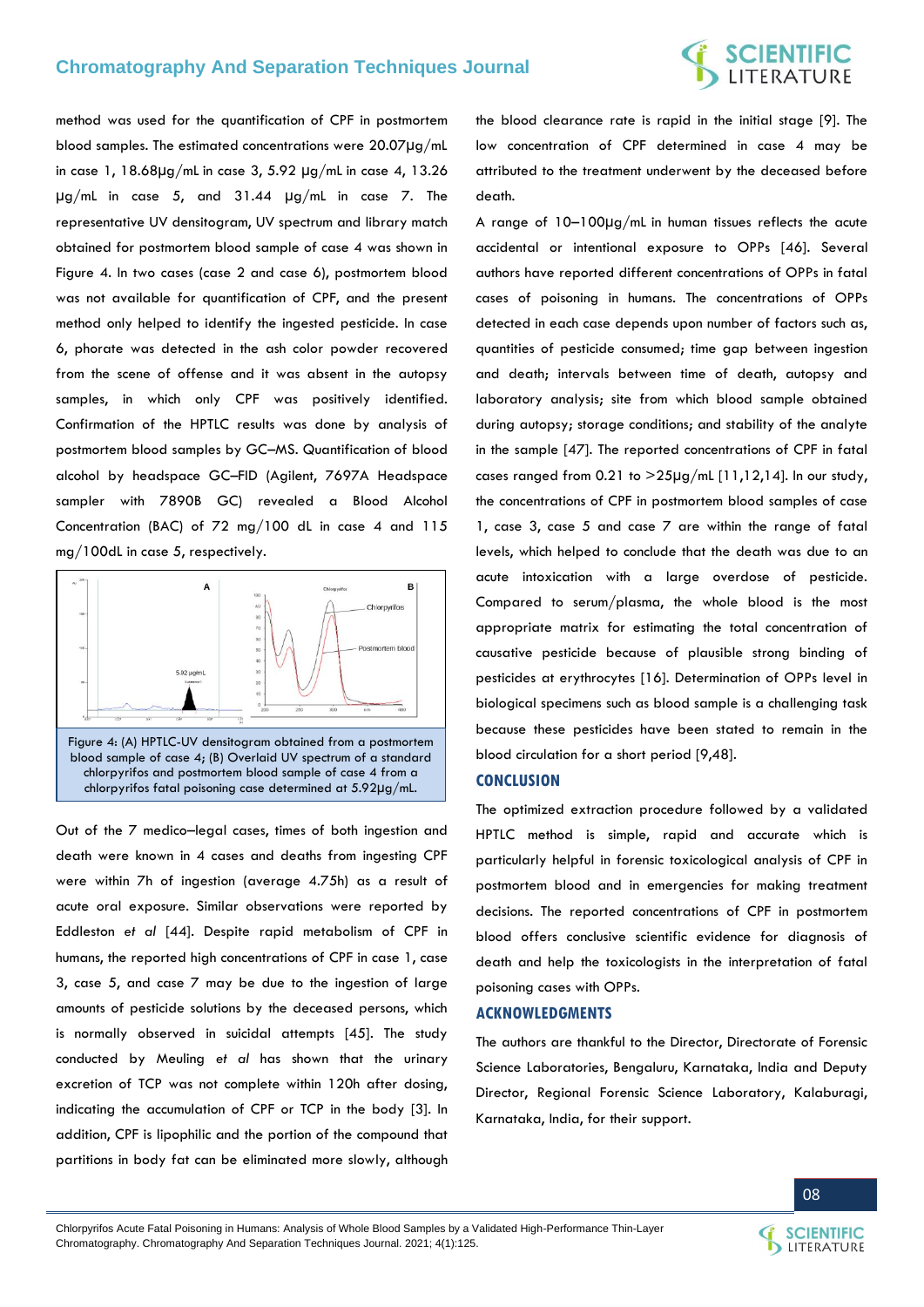# **SCIENTIFIC**<br>LITERATURE

### **AUTHOR'S CONTRIBUTION**

All the authors designed and coordinated the study. Dr. Praveen U Sanganalmath and Dr. Purigali M Nagaraju performed the experiments and analyzed the data. Dr. Kuruba Sreeramulu and Dr. Praveen U Sanganalmath drafted the manuscript. All authors contributed to the final text and approved it.

#### **DECLARATIONS**

Funding: No funding was received for this work.

Conflicts of interest: The authors declare that they have no conflict of interest.

Ethical approval: This article does not contain any studies with living human participants or animals.

### **REFERENCES**

- 1. [Major Uses of Pesticides \(Registered Under the Insecticides](http://ppqs.gov.in/sites/default/files/approved_use_of_insecticides.pdf)  [Act, 1968\) as on 31.01.2020, Central Insecticide Board &](http://ppqs.gov.in/sites/default/files/approved_use_of_insecticides.pdf)  [Registration Committee, Directorate of Plant Protection,](http://ppqs.gov.in/sites/default/files/approved_use_of_insecticides.pdf)  [Quarantine & Storage, Department of Agriculture,](http://ppqs.gov.in/sites/default/files/approved_use_of_insecticides.pdf)  [Cooperation & Farmers Welfare, Ministry of Agriculture &](http://ppqs.gov.in/sites/default/files/approved_use_of_insecticides.pdf)  [Farmers Welfare, Government of India.](http://ppqs.gov.in/sites/default/files/approved_use_of_insecticides.pdf)
- 2. [Pesticides and formulations registered for use in the](http://ppqs.gov.in/sites/default/files/approved_use_of_insecticides.pdf)  [country under the Insecticides Act 1968, as on 29.02.2020.](http://ppqs.gov.in/sites/default/files/approved_use_of_insecticides.pdf)  [Directorate of Plant Protection, Quarantine & Storage,](http://ppqs.gov.in/sites/default/files/approved_use_of_insecticides.pdf)  [Department of Agriculture, Cooperation & Farmers](http://ppqs.gov.in/sites/default/files/approved_use_of_insecticides.pdf)  [Welfare, Ministry of Agriculture & Farmers Welfare,](http://ppqs.gov.in/sites/default/files/approved_use_of_insecticides.pdf)  [Government of India.](http://ppqs.gov.in/sites/default/files/approved_use_of_insecticides.pdf)
- 3. [Meuling WJA, Ravensberg LC, Roza L, van Hemmen JJ.](https://pubmed.ncbi.nlm.nih.gov/15627216/)  [\(2005\). Dermal absorption of chlorpyrifos in human](https://pubmed.ncbi.nlm.nih.gov/15627216/)  [volunteers; Int Arch Occup Environ Health. 78: 44-50.](https://pubmed.ncbi.nlm.nih.gov/15627216/)
- 4. [Richardson RJ. \(1995\). Assessment of the neurotoxic](https://pubmed.ncbi.nlm.nih.gov/7531775/)  [potential of chlorpyrifos relative to other](https://pubmed.ncbi.nlm.nih.gov/7531775/)  [organophosphorus compounds: a critical review of the](https://pubmed.ncbi.nlm.nih.gov/7531775/)  [literature; J Toxicol Environ Health. 44: 135-165.](https://pubmed.ncbi.nlm.nih.gov/7531775/)
- 5. [Eaton DL, Daroff RB, Autrup H, Bridges J, Buffler P, et al.](https://pubmed.ncbi.nlm.nih.gov/18726789/)  [\(2008\). Review of the toxicology of chlorpyrifos with an](https://pubmed.ncbi.nlm.nih.gov/18726789/)  [emphasis on human exposure and neuro development; Crit](https://pubmed.ncbi.nlm.nih.gov/18726789/)  [Rev Toxicol. 38: 1-125.](https://pubmed.ncbi.nlm.nih.gov/18726789/)
- 6. [Brzak KA, Harms DW, Bartels MJ, Nolan RJ. \(1998\).](https://pubmed.ncbi.nlm.nih.gov/9602936/)  [Determination of chlorpyrifos, chlorpyrifos oxon and 3,5,6](https://pubmed.ncbi.nlm.nih.gov/9602936/) [trichloro-2-pyridinol in rat and human blood; J Anal](https://pubmed.ncbi.nlm.nih.gov/9602936/)  [Toxicol. 22: 203-210.](https://pubmed.ncbi.nlm.nih.gov/9602936/)
- 7. [Williamson LN, Bartlett MG, Terry Jr AV. \(2007\).](https://www.tandfonline.com/doi/abs/10.1080/10826070601064573)  [Determination of chlorpyrifos and its metabolites in rat](https://www.tandfonline.com/doi/abs/10.1080/10826070601064573)  [blood using liquid chromatography/electrospray ionization](https://www.tandfonline.com/doi/abs/10.1080/10826070601064573)  [tandem mass spectrometry; J Liq Chromatogr Relat](https://www.tandfonline.com/doi/abs/10.1080/10826070601064573)  [Technol. 30: 273-285.](https://www.tandfonline.com/doi/abs/10.1080/10826070601064573)
- 8. [Reject Paul MP, Singh RP. \(2014\). Chlorpyrifos detection](http://forensics.org.my/mjofs/pdf/fssmVol.4No.1/Article9.pdf)  [from blood matrix using gold nanoparticle based AChE-](http://forensics.org.my/mjofs/pdf/fssmVol.4No.1/Article9.pdf)[MWCNT modified graphite electrode for the forensic](http://forensics.org.my/mjofs/pdf/fssmVol.4No.1/Article9.pdf)  [applications; Malays J Forensic Sci. 4: 54-61.](http://forensics.org.my/mjofs/pdf/fssmVol.4No.1/Article9.pdf)
- 9. [Huen K, Bradman A, Harley K, Yousefi P, Boyd Barr D, et](https://pubmed.ncbi.nlm.nih.gov/22683313/)  [al. \(2012\). Organophosphate pesticide levels in blood and](https://pubmed.ncbi.nlm.nih.gov/22683313/)  [urine of women and newborns living in an agricultural](https://pubmed.ncbi.nlm.nih.gov/22683313/)  [community; Environ Res. 117: 8-16.](https://pubmed.ncbi.nlm.nih.gov/22683313/)
- 10. [Salm P, Taylor PJ, Roberts D, de Silva J. \(2009\). Liquid](https://pubmed.ncbi.nlm.nih.gov/19167275/)  chromatography–[tandem mass spectrometry method for](https://pubmed.ncbi.nlm.nih.gov/19167275/)  [the simultaneous quantitative determination of the](https://pubmed.ncbi.nlm.nih.gov/19167275/)  [organophosphorus pesticides dimethoate, fenthion,](https://pubmed.ncbi.nlm.nih.gov/19167275/)  [diazinon and chlorpyrifos in human blood; J Chromatogr B.](https://pubmed.ncbi.nlm.nih.gov/19167275/)  [877: 568-574.](https://pubmed.ncbi.nlm.nih.gov/19167275/)
- 11. [Park MJ, In SW, Lee SK, Choi WK, Park YS, et al. \(2009\).](https://pubmed.ncbi.nlm.nih.gov/19117706/)  [Postmortem blood concentrations of organophosphorus](https://pubmed.ncbi.nlm.nih.gov/19117706/)  [pesticide; Forensic Sci Int. 184: 28-31.](https://pubmed.ncbi.nlm.nih.gov/19117706/)
- 12. [Raposo R, Barroso M, Fonseca S, Costa S, Queiroz JA, et](https://pubmed.ncbi.nlm.nih.gov/20941767/)  [al. \(2010\). Determination of eight selected](https://pubmed.ncbi.nlm.nih.gov/20941767/)  [organophosphorus insecticides in postmortem blood](https://pubmed.ncbi.nlm.nih.gov/20941767/)  samples using solid–[phase extraction and gas](https://pubmed.ncbi.nlm.nih.gov/20941767/)  [chromatography/mass spectrometry; Rapid Commun Mass](https://pubmed.ncbi.nlm.nih.gov/20941767/)  [Spectrom. 24: 3187-3394.](https://pubmed.ncbi.nlm.nih.gov/20941767/)
- 13. [Osterloh J, Lotti M, Pond SM. \(1983\).](https://pubmed.ncbi.nlm.nih.gov/6193335/) Toxicologic studies in a fatal overdose of 2,4–[D, MCPP, and chlorpyrifos; J Anal](https://pubmed.ncbi.nlm.nih.gov/6193335/)  [Toxicol. 7: 125-129.](https://pubmed.ncbi.nlm.nih.gov/6193335/)
- 14. [Lores EM, Bradway DE, Moseman RF. \(1978\).](https://pubmed.ncbi.nlm.nih.gov/81664/)  [Organophosphorus pesticide poisoning in humans:](https://pubmed.ncbi.nlm.nih.gov/81664/)  [determination of residues and metabolites in tissues and](https://pubmed.ncbi.nlm.nih.gov/81664/)  [urine; Arch Environ Health. 33: 270-276.](https://pubmed.ncbi.nlm.nih.gov/81664/)
- 15. [Hernández F, Pitarch E, Beltran J, López FJ. \(2002\).](https://pubmed.ncbi.nlm.nih.gov/11936696/)  Headspace solid–[phase microextraction in combination](https://pubmed.ncbi.nlm.nih.gov/11936696/)  [with gas chromatography and tandem mass spectrometry](https://pubmed.ncbi.nlm.nih.gov/11936696/)  [for the determination of organochlorine and](https://pubmed.ncbi.nlm.nih.gov/11936696/)  [organophosphorus pesticides in whole human blood; J](https://pubmed.ncbi.nlm.nih.gov/11936696/)  [Chromatogr B. 769: 65-77.](https://pubmed.ncbi.nlm.nih.gov/11936696/)

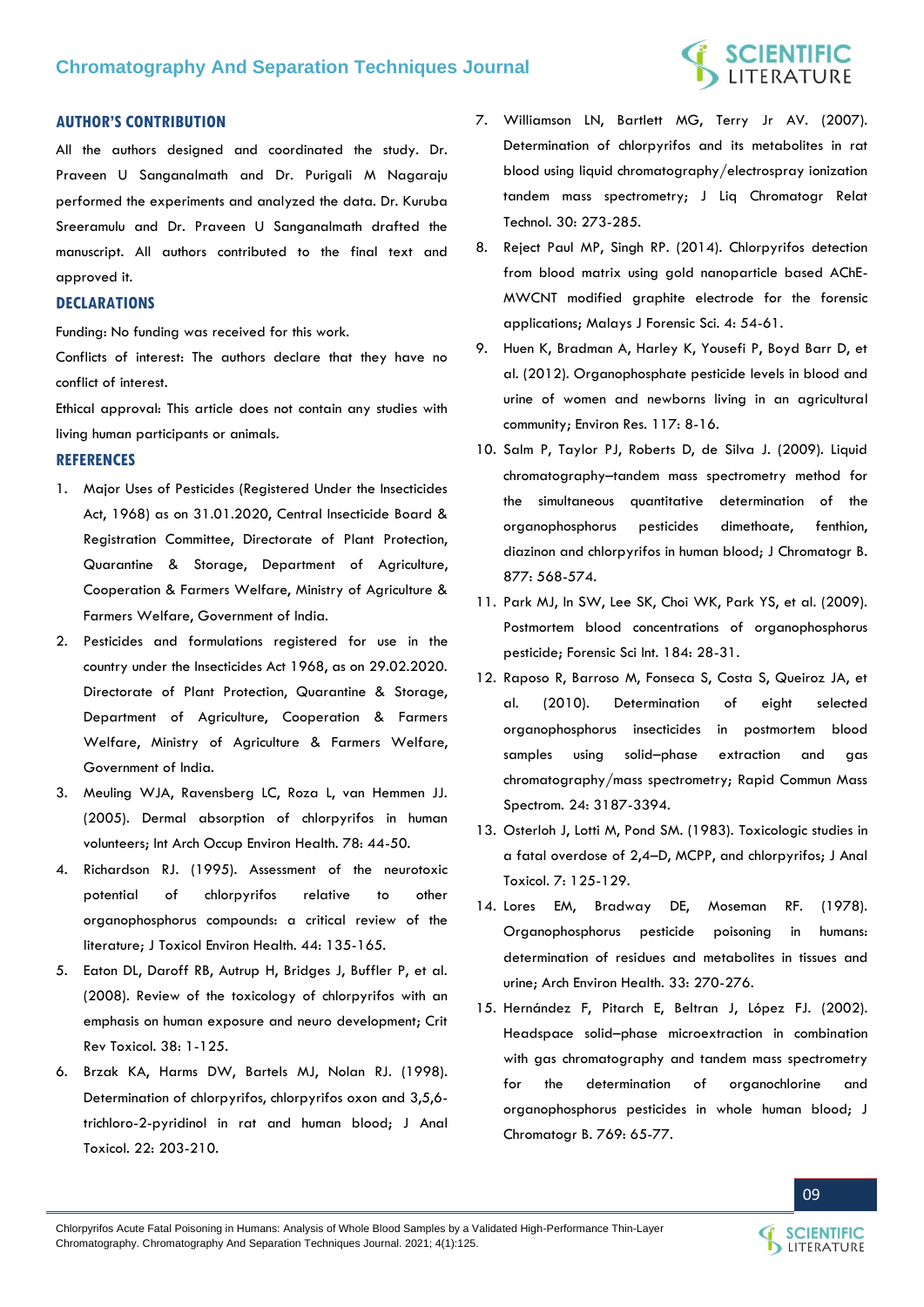# **SCIENTIFIC**<br>LITERATURE

- 16. [Papoutsis I, Mendonis M, Nikolaou P, Athanaselis S, Pistos](https://pubmed.ncbi.nlm.nih.gov/22221006/)  [C, et al. \(2012\). Development and validation of a simple](https://pubmed.ncbi.nlm.nih.gov/22221006/)  GC–[MS method for the simultaneous determination of 11](https://pubmed.ncbi.nlm.nih.gov/22221006/)  [anticholinesterase pesticides in blood-clinical and forensic](https://pubmed.ncbi.nlm.nih.gov/22221006/)  [toxicology applications; J Forensic Sci. 57: 806-812.](https://pubmed.ncbi.nlm.nih.gov/22221006/)
- 17. [Santos C, Oppolzer D, Gonçalves A, Barroso M, Gallardo](https://pubmed.ncbi.nlm.nih.gov/29373695/)  [E. \(2018\). Determination of organophosphorous pesticides](https://pubmed.ncbi.nlm.nih.gov/29373695/)  [in blood using microextraction in packed sorbent and gas](https://pubmed.ncbi.nlm.nih.gov/29373695/)  chromatography–[tandem mass spectrometry; J Anal](https://pubmed.ncbi.nlm.nih.gov/29373695/)  [Toxicol. 42: 321-329.](https://pubmed.ncbi.nlm.nih.gov/29373695/)
- 18. [Cho Y, Matsuoka N, Kamiya A. \(1997\). Determination of](https://pubmed.ncbi.nlm.nih.gov/9145509/)  [organophosphorus pesticides in biological samples of](https://pubmed.ncbi.nlm.nih.gov/9145509/)  [acute poisoning by HPLC with diode](https://pubmed.ncbi.nlm.nih.gov/9145509/)–array detector; Chem [Pharm Bull. 45: 737-740.](https://pubmed.ncbi.nlm.nih.gov/9145509/)
- 19. [Mauldin RE, Primus TM, Buettgenbach TA, Johnston JJ.](https://digitalcommons.unl.edu/cgi/viewcontent.cgi?article=1419&context=icwdm_usdanwrc)  [\(2006\). A simple HPLC method for the determination of](https://digitalcommons.unl.edu/cgi/viewcontent.cgi?article=1419&context=icwdm_usdanwrc)  [chlorpyrifos in black oil sunflower seeds; J Liq Chromatogr](https://digitalcommons.unl.edu/cgi/viewcontent.cgi?article=1419&context=icwdm_usdanwrc)  [Relat Technol. 29: 339-348.](https://digitalcommons.unl.edu/cgi/viewcontent.cgi?article=1419&context=icwdm_usdanwrc)
- 20. [Brzezinka H, Bertram N. \(2002\). Combined thin](https://pubmed.ncbi.nlm.nih.gov/12515366/)–layer [chromatography and mass spectrometry for the screening](https://pubmed.ncbi.nlm.nih.gov/12515366/)  [of pesticides in samples derived from biological origins; J](https://pubmed.ncbi.nlm.nih.gov/12515366/)  [Chromatogr Sci. 40: 609-613.](https://pubmed.ncbi.nlm.nih.gov/12515366/)
- 21. [Hernández F, Sancho JV, Pozo OJ. \(2004\). An estimation](https://pubmed.ncbi.nlm.nih.gov/15261816/)  [of the exposure to organophosphorus pesticides through](https://pubmed.ncbi.nlm.nih.gov/15261816/)  [the simultaneous determination of their main metabolites in](https://pubmed.ncbi.nlm.nih.gov/15261816/)  [urine by liquid chromatography](https://pubmed.ncbi.nlm.nih.gov/15261816/)–tandem mass [spectrometry; J Chromatogr B. 808: 229-239.](https://pubmed.ncbi.nlm.nih.gov/15261816/)
- 22. [Hetmanski MT, Fussell R, Godula M, Hübschmann HJ.](https://assets.thermofisher.com/TFS-Assets/CMD/Application-Notes/rapid-analysis-of-pesticides-in-difficult-matrices-using-gcmsms.pdf)  [\(2010\). Rapid analysis of pesticides in difficult matrices](https://assets.thermofisher.com/TFS-Assets/CMD/Application-Notes/rapid-analysis-of-pesticides-in-difficult-matrices-using-gcmsms.pdf)  [using GC/MS/MS; Application Note: 51880, Thermo](https://assets.thermofisher.com/TFS-Assets/CMD/Application-Notes/rapid-analysis-of-pesticides-in-difficult-matrices-using-gcmsms.pdf)  [Fisher Scientific.](https://assets.thermofisher.com/TFS-Assets/CMD/Application-Notes/rapid-analysis-of-pesticides-in-difficult-matrices-using-gcmsms.pdf)
- 23. [Sancho JV, Pozo OJ, Hernandez F. \(2000\). Direct](https://pubmed.ncbi.nlm.nih.gov/10931542/)  [determination of chlorpyrifos and its main metabolite](https://pubmed.ncbi.nlm.nih.gov/10931542/)  [3,5,6-trichloro-2-pyridinol in human serum and urine by](https://pubmed.ncbi.nlm.nih.gov/10931542/)  coupled–[column liquid chromatography/electrospray](https://pubmed.ncbi.nlm.nih.gov/10931542/)– [tandem mass spectrometry; Rapid Commun Mass](https://pubmed.ncbi.nlm.nih.gov/10931542/)  [Spectrom. 14: 1485-1490.](https://pubmed.ncbi.nlm.nih.gov/10931542/)
- 24. [Hu H, Liu X, Jiang F, Yao X, Cui X. \(2010\). A novel](https://pubmed.ncbi.nlm.nih.gov/20576096/)  [chemiluminescence assay of organophosphorous pesticide](https://pubmed.ncbi.nlm.nih.gov/20576096/)  quinalphos residue in [vegetable with luminol detection;](https://pubmed.ncbi.nlm.nih.gov/20576096/)  [Chem Cent J. 4: 13.](https://pubmed.ncbi.nlm.nih.gov/20576096/)
- 25. Hezel UB. (2011). Potential and experience in quantitative "high–performance thin–layer chromatography" HPTLC, In: Zlatkis, A., Kaiser, R.E., (Eds.) HPTLC–High–Performance Thin–Layer Chromatography, Journal of Chromatography Library – Volume 9, Elsevier Scientific Publishing Company, Amsterdam, The Netherlands, Chapter 8.
- 26. [Tsoukali H, Theodoridis G, Raikos N, Grigoratou I. \(2005\).](https://pubmed.ncbi.nlm.nih.gov/15990372/)  [Solid phase microextraction gas chromatographic analysis](https://pubmed.ncbi.nlm.nih.gov/15990372/)  [of organophosphorus pesticides in biological samples; J](https://pubmed.ncbi.nlm.nih.gov/15990372/)  [Chromatogr B. 822: 194-200.](https://pubmed.ncbi.nlm.nih.gov/15990372/)
- 27. [Sanganalmath PU, Nagaraju PM, Sreeramulu K. \(2019\).](https://pubmed.ncbi.nlm.nih.gov/30745138/)  [Determination of quinalphos in human whole blood](https://pubmed.ncbi.nlm.nih.gov/30745138/)  samples by high–performance thin–[layer chromatography](https://pubmed.ncbi.nlm.nih.gov/30745138/)  [for forensic applications; J Chromatogr A. 1594: 181-189.](https://pubmed.ncbi.nlm.nih.gov/30745138/)
- 28. [Tsoukali H, Raikos N, Theodoridis G, Psaroulis D. \(2004\).](https://pubmed.ncbi.nlm.nih.gov/15240032/)  [Headspace solid phase microextraction for the gas](https://pubmed.ncbi.nlm.nih.gov/15240032/)  [chromatographic analysis of methyl](https://pubmed.ncbi.nlm.nih.gov/15240032/)–parathion in post– [mortem human samples. Application in a suicide case by](https://pubmed.ncbi.nlm.nih.gov/15240032/)  [intravenous injection; Forensic Sci Int. 143: 127-132.](https://pubmed.ncbi.nlm.nih.gov/15240032/)
- 29. [Vailaya A. \(2005\). Fundamentals of reversed phase](https://www.tandfonline.com/doi/abs/10.1081/JLC-200052969)  [chromatography: thermodynamic and exothermodynamic](https://www.tandfonline.com/doi/abs/10.1081/JLC-200052969)  [treatment; J Liq Chromatogr Related Technol. 28: 965-](https://www.tandfonline.com/doi/abs/10.1081/JLC-200052969) [1054.](https://www.tandfonline.com/doi/abs/10.1081/JLC-200052969)
- 30. [Gupta S, Shanker K, Srivastava SK. \(2012\). HPTLC method](https://pubmed.ncbi.nlm.nih.gov/22464556/)  [for the simultaneous determination of four indole alkaloids](https://pubmed.ncbi.nlm.nih.gov/22464556/)  [in Rauwolfia tetraphylla: A study of organic/green solvent](https://pubmed.ncbi.nlm.nih.gov/22464556/)  [and continuous/pulse sonication; J Pharm Biomed Anal. 66:](https://pubmed.ncbi.nlm.nih.gov/22464556/)  [33-39.](https://pubmed.ncbi.nlm.nih.gov/22464556/)
- 31. [Morlock G, Schwack W. \(2008\). Planar chromatography](https://www.chromatographyonline.com/view/planar-chromatography-back-future) [back to the future?; LCGC Eur. 21: 366-371.](https://www.chromatographyonline.com/view/planar-chromatography-back-future)
- 32. Milojković-[Opsenica D, Andrić F. \(2014\). High Performance](https://cherry.chem.bg.ac.rs/handle/123456789/292?locale-attribute=en)  Thin–[Layer Chromatography. In: Inamuddin, D.,](https://cherry.chem.bg.ac.rs/handle/123456789/292?locale-attribute=en)  [Mohammad, A., \(Eds.\) Green Chromatographic Techniques.](https://cherry.chem.bg.ac.rs/handle/123456789/292?locale-attribute=en)  [Springer, Dordrecht.](https://cherry.chem.bg.ac.rs/handle/123456789/292?locale-attribute=en)
- 33. Sanganalmath PU, Bharath N, Sreeramulu K. (2017). Normal–and reversed–phase thin–layer chromatography of three structurally related organophosphorus pesticides of forensic importance; J Plan Chromatogr. 30: 154-163.
- 34. Food and Drug Administration (FDA). (2013). Guidance for industry, bioanalytical method validation, U.S. Department of Health and Human Services FDA.



SCIENTIFIC

010